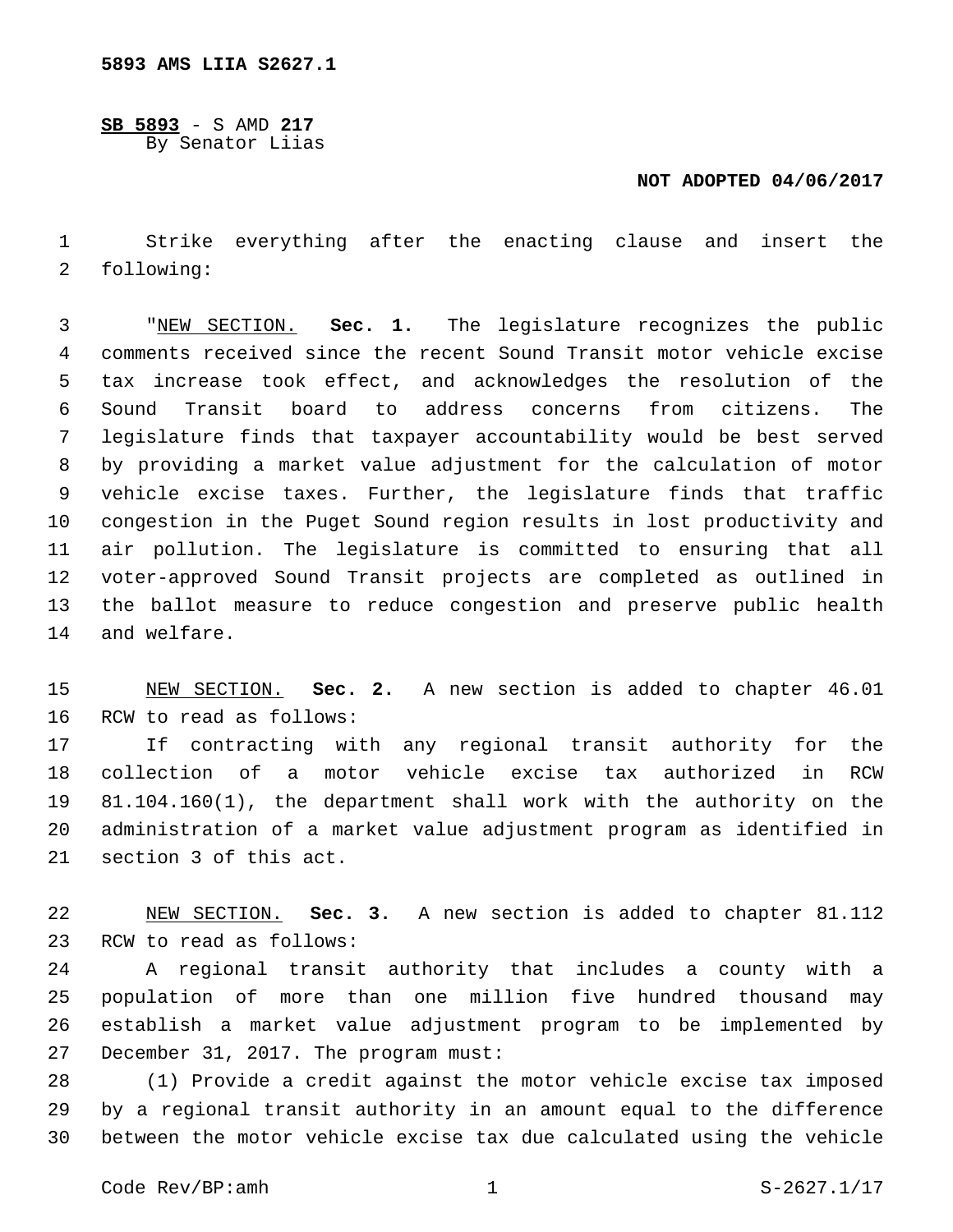valuation schedule in RCW 82.44.035 and the motor vehicle excise tax due calculated using the vehicle valuation schedule in chapter 82.44 RCW as it existed on January 1, 1996. The credit applies only to the motor vehicle excise tax authorized in RCW 81.104.160(1);

 (2) Ensure that the amount of the motor vehicle excise tax credit identified in subsection (1) of this section is supported from any 7 nonbonded regional transit authority revenues;

 (3) Not be applied if it would result in an amount that exceeds the amount determined by the vehicle valuation method identified in 10 RCW 81.104.160(1); and

 (4) Be retroactive and apply to all motor vehicle excise tax statements that have already been issued or paid that include charges for the motor vehicle excise tax authorized in RCW 81.104.160(1).

 **Sec. 4.** RCW 82.44.135 and 2006 c 318 s 9 are each amended to 15 read as follows:

 (1) Except as provided otherwise in this section, before a local government subject to this chapter may impose a motor vehicle excise tax, the local government must contract with the department for the collection of the tax. The department may charge a reasonable amount, not to exceed one percent of tax collections, for the administration 21 and collection of the tax.

 (2) A regional transit authority may contract with the department for collection of a motor vehicle tax only if a regional transit authority has implemented a market value adjustment program as identified in section 3 of this act.

 (3) Any contract entered into under this section must provide that the department will receive amounts sufficient to fully cover the costs applicable to the tax collection process, including (a) customer service-related costs, (b) information technology-related costs, (c) public announcement and education costs, and (d) any 31 liability or other related risk assessment costs. The contract must also provide that any unforeseen future administrative costs will be borne by the regional transit authority.

 NEW SECTION. **Sec. 5.** This act is necessary for the immediate preservation of the public peace, health, or safety, or support of the state government and its existing public institutions, and takes 37 effect immediately."